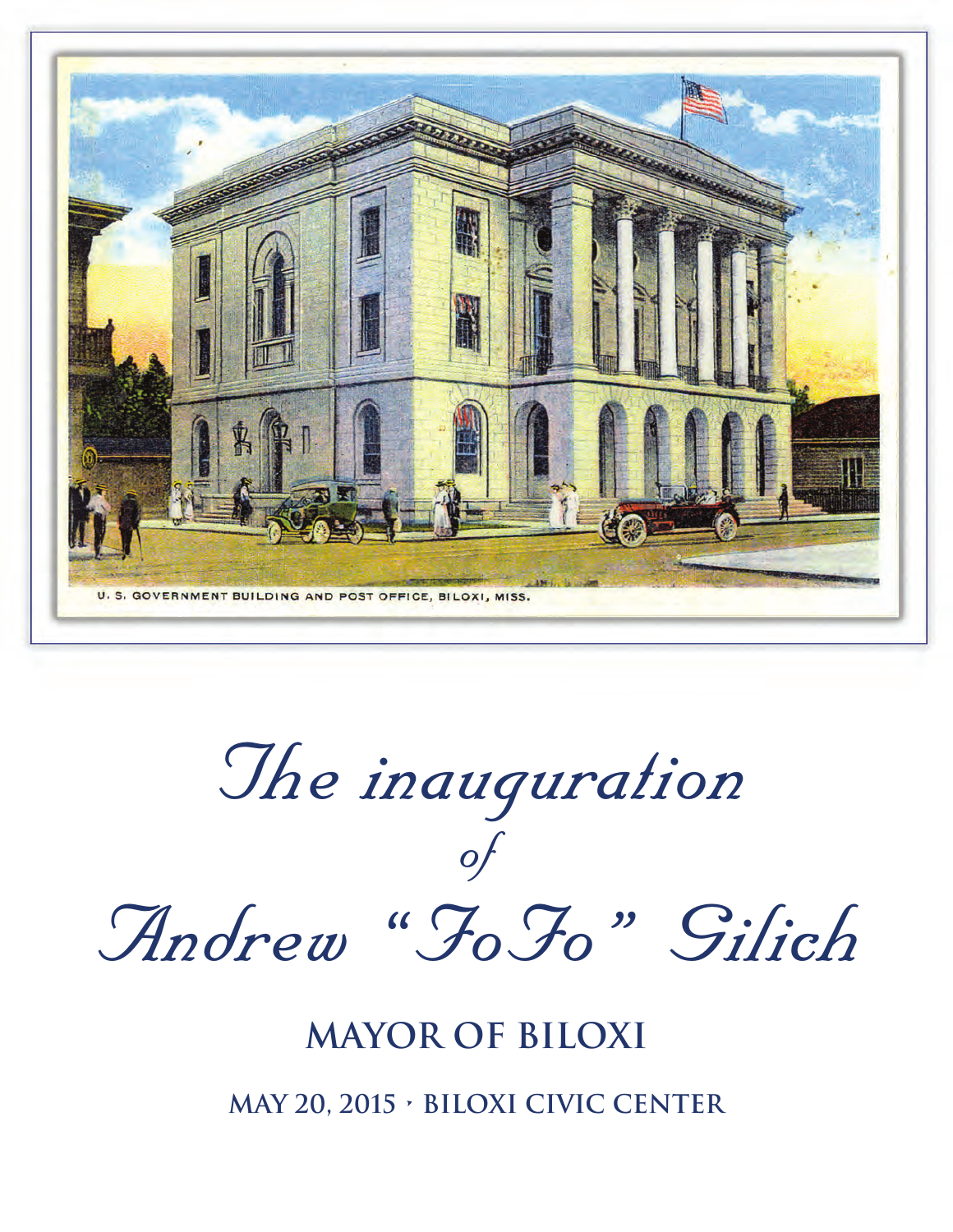

## **as Mayor of Biloxi**

| Pledge of Allegiance  McRae Ross,                                        | Madeline Boccaleri,<br>Yagmur Yassur |
|--------------------------------------------------------------------------|--------------------------------------|
| National AnthemCliff Thompson                                            |                                      |
|                                                                          | Nativity BVM Cathedral               |
| Welcoming Remarks F. Cliff Kirkland                                      |                                      |
| <b>Ceremonial Administering</b><br>of Oath of Office Clare Sekul Hornsby |                                      |
| Inaugural Address Mayor Andrew "FoFo" Gilich                             |                                      |

# Reception immediately after program

*On the cover: A postcard showing the original U.S. Courthouse, Post Office and Customs House, in the early 1900s. Today, the building is Biloxi City Hall.*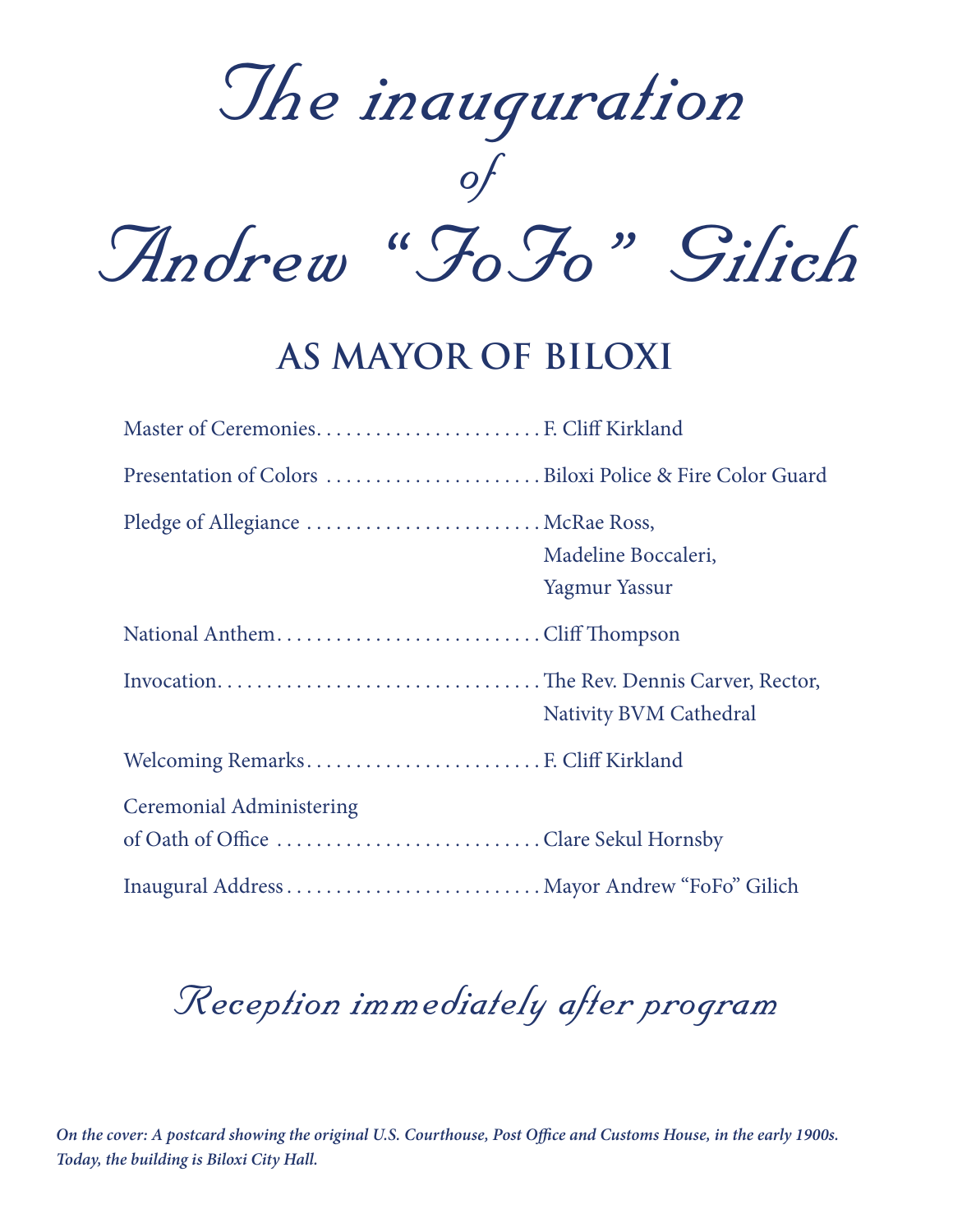Andrew "FoFo" Gilich

#### **Mayor of Biloxi**

Andrew "FoFo" Gilich was elected mayor of Biloxi in a special election on May 12, 2015.

Gilich succeeded Biloxi's longest-serving mayor, A.J. Holloway, and came into office promising to provide 21st Century solutions to helping solve Biloxi's challenges and move the city forward. He also promoted his Biloxi roots and appreciation of Biloxi's 315-year history, proclaiming "I am Biloxi."

Gilich is well-versed in both innovation and Biloxi's history.

In 1983, he founded the first high-tech business in Biloxi, a computer software company that expanded its customer base from Biloxi and the Gulf Coast to service nearly 40 states across the nation. His clients included more than 50% of the largest public school districts in the country.

Gilich was born and raised in Biloxi, the son of Andrew M. Gilich Sr. and Jacobina Sekul Gilich. The Gilich family has distinguished itself on all levels of community involvement for more than a hundred years in Biloxi.



The future mayor was taught the value of hard work and dedication as a stock boy in the family grocery business, Foodland; as a can catcher in

his grandparents' seafood factory SeaCoast; and as a deck hand on the Pan American Clipper excursion boat.

He learned discipline and leadership at a young age as a graduate of Gulf Coast Military Academy. He also graduated from Notre Dame High School in Biloxi (1965) and the University of Houston (1970), where he earned a degree in mathematics.

He first entered the computer field in 1968 while also continuing related post-graduate training in programming, systems analysis and operations research. He worked at Control Data Corporation and Johnson Space Center in Houston, before returning home in 1972, as a scientific programmer at Ingalls Shipbuilding before opening his own company, Gulf South Analytical in 1983 in Biloxi.

Among his clients in the 1980s was the City of Biloxi; the future mayor helped computerize the city's accounting and financial tracking systems.

Gilich is an active member of Our Lady of Fatima Catholic Church in Biloxi, and a member of several Biloxi civic and community organizations.

However, he is perhaps best known for his leadership in the Slavic Benevolent Association, known as the Croatian-American Cultural Society, or locally, as the "Slavonian Lodge."

Gilich has overseen the organization's annual golf tournament grow from its humble beginnings 42 years ago with a handful of participants to what today is billed as "the planet's largest four-ball tournament," attracting 1,100 golfers from across the country to play on six local golf courses and enjoy four days of social events including sit-down dinners for more than 2,000 people.

**About that nickname:** "FoFo" was tagged with his nickname as a young toddler because of his affinity for "Jack and the Beanstalk" ("fee-fi-fo-fo-fum"), and, as is the case with most nicknames for people in Biloxi, it stuck.